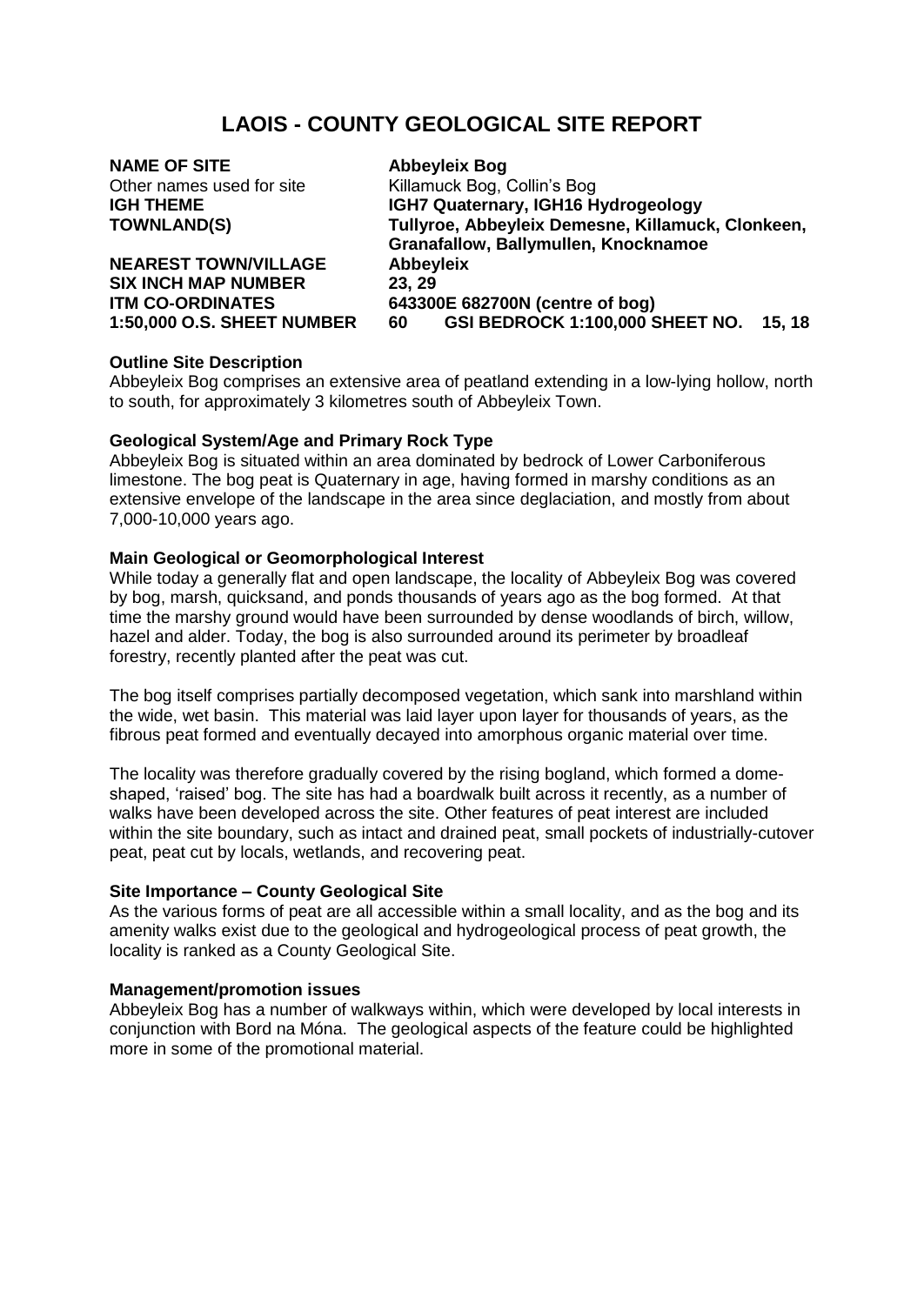

The main dome of Abbeyleix Bog, with the boardwalk across the feature also visible.



One of the drainage channels exiting the northern side of the bog.



A signboard detailing the flora and fauna of the bogland.



Some of the narrow borardwalk through birch woodland at the edge of the feature.